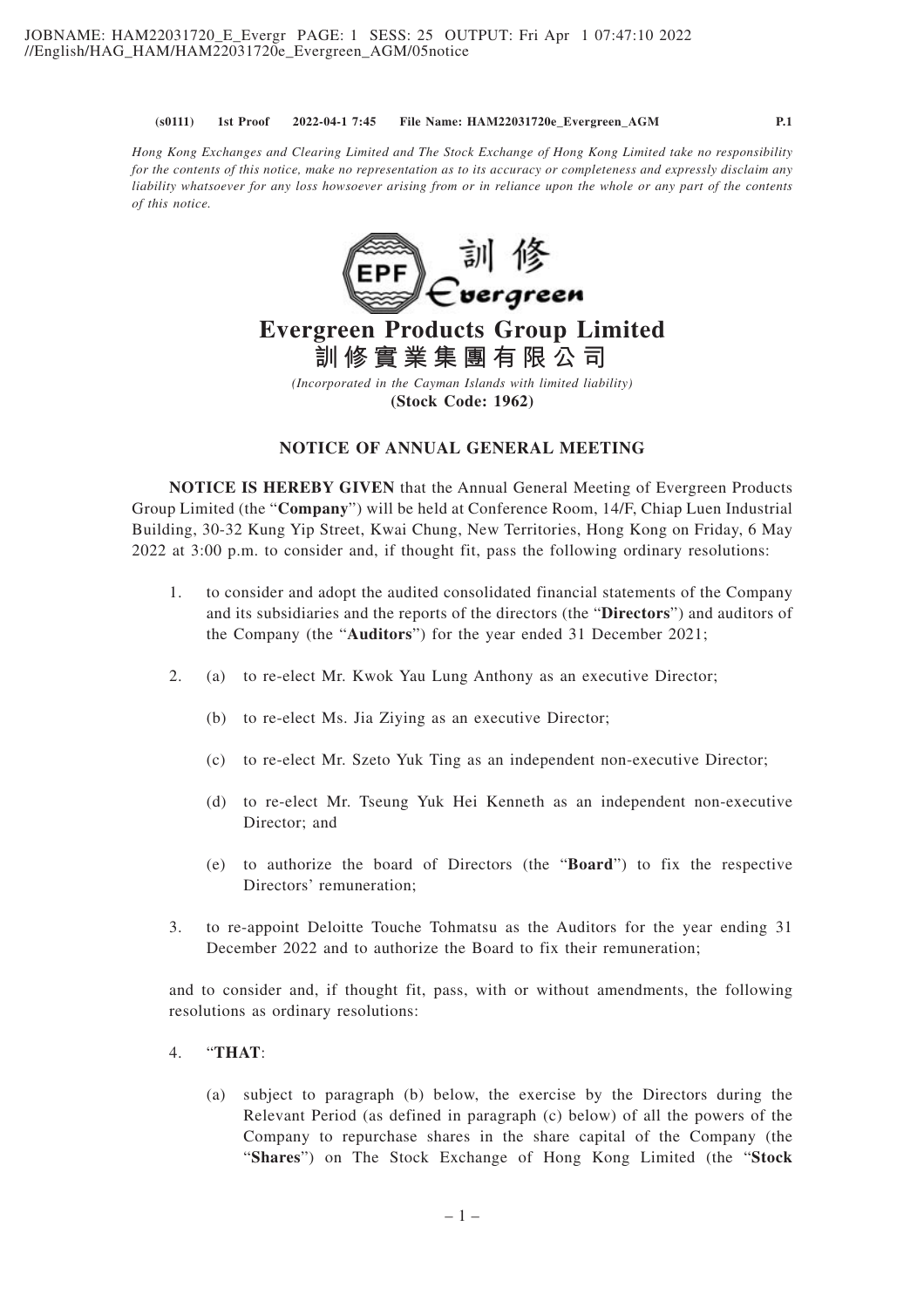Exchange") or any other stock exchange on which the Shares may be listed and recognised by the Securities and Futures Commission of Hong Kong (the "**SFC**") and the Stock Exchange for such purpose, and subject to and in accordance with the rules and regulations of the SFC, the Stock Exchange, the Companies Law, Cap. 22 (Law 3 of 1961, as consolidated and revised) of the Cayman Islands and all other applicable laws as amended from time to time in this regard, be and is hereby generally and unconditionally approved;

- (b) the total number of Shares which may be repurchased or agreed to be repurchased by the Company pursuant to the approval in paragraph (a) above during the Relevant Period shall not exceed 10% of the total number of Shares in issue as at the date of passing of this resolution, and if any subsequent consolidation or subdivision of Shares is conducted after the approval in paragraph (a) above is granted, the maximum number of Shares that may be repurchased under the approval in paragraph (a) above as a percentage of the total number of issued Shares at the date immediately before and after such consolidation or subdivision shall be the same; and
- (c) for the purposes of this resolution:

"**Relevant Period**" means the period from the passing of this resolution until whichever is the earliest of:

- (i) the conclusion of the next annual general meeting of the Company;
- (ii) the expiration of the period within which the next annual general meeting of the Company is required by the articles of association of the Company or any applicable laws to be held; and
- (iii) the date on which the authority set out in this resolution is revoked or varied by an ordinary resolution of the shareholders of the Company in general meeting."

# 5. "**THAT**:

(a) subject to paragraph (c) below, pursuant to the Rules Governing the Listing of Securities on the Stock Exchange (the "**Listing Rules**") and all other applicable laws, the exercise by the Directors during the Relevant Period (as defined in paragraph (d) below) of all the powers of the Company to allot, issue and deal with additional Shares in the share capital of the Company, and to make or grant offers, agreements and options (including warrants, bonds and debentures/securities convertible into Shares) which would or might require the exercise of such powers be and is hereby generally and unconditionally approved;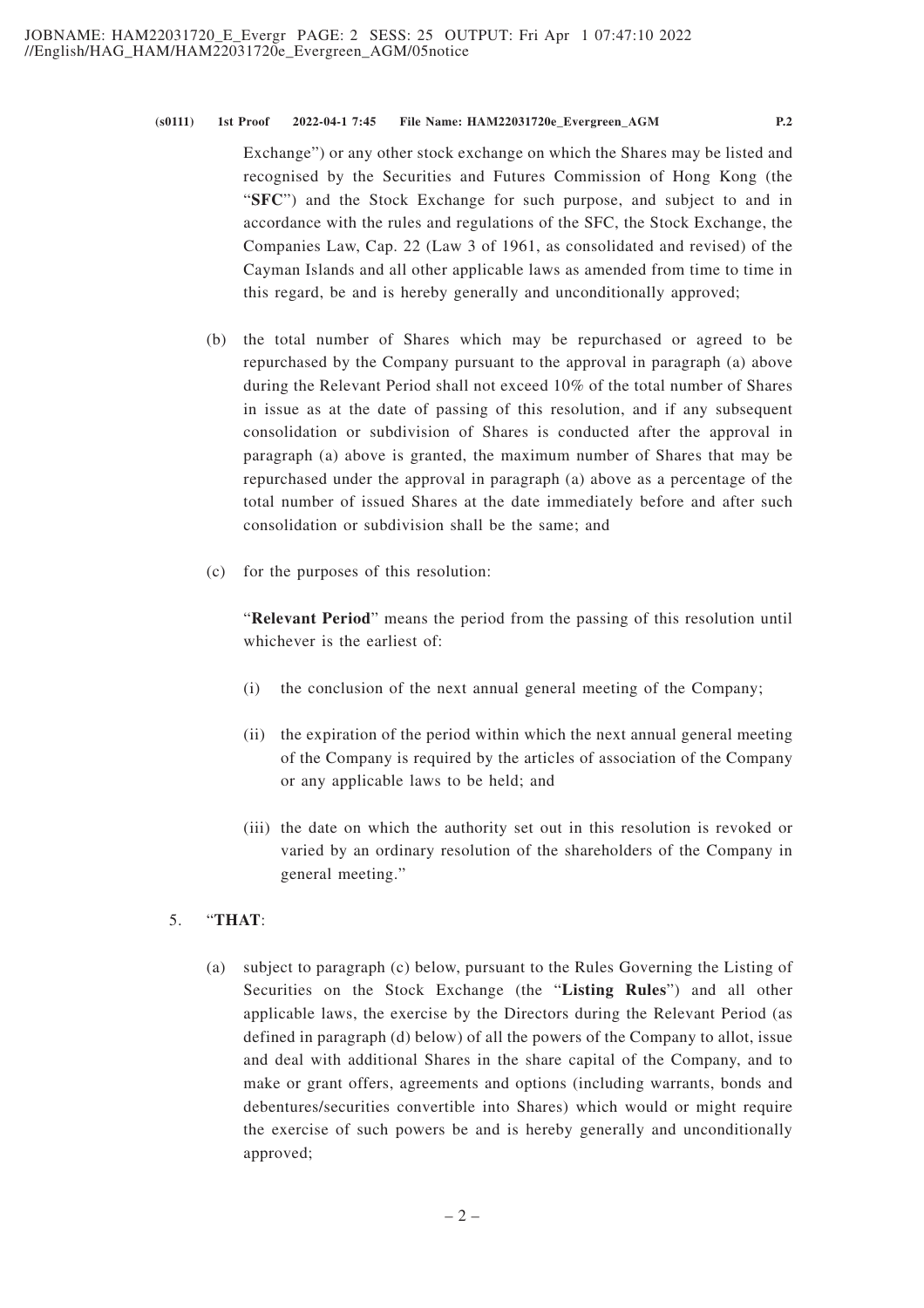- (b) the approval in paragraph (a) above shall authorize the Directors to make or grant offers, agreements and options (including warrants, bonds and debentures/securities convertible into Shares) during the Relevant Period which would or might require the exercise of such powers after the end of the Relevant Period;
- (c) the aggregate number of Shares allotted, issued or dealt with or agreed conditionally or unconditionally to be allotted, issued or dealt with (whether pursuant to an option or otherwise) by the Directors pursuant to the approval in paragraph (a) above, otherwise than pursuant to:
	- (i) a Rights Issue (as defined in paragraph (d) below);
	- (ii) the exercise of options under any share option scheme of the Company;
	- (iii) any scrip dividend scheme or similar arrangement providing for the allotment and issue of Shares in lieu of the whole or part of a dividend on Shares in accordance with the articles of association of the Company and other relevant regulations in force from time to time; and/or
	- (iv) any issue of Shares upon the exercise of rights of subscription or conversion under the terms of any securities of the Company which carry the right to subscribe or are convertible into Shares;

shall not exceed 20% of the total number of Shares in issue as at the date of passing of this resolution, and if any subsequent consolidation or subdivision of Shares is conducted after the approval in (a) above is granted, the maximum number of Shares that may be issued under the approval in paragraph (a) above as a percentage of the total number of issued Shares at the date immediately before and after such consolidation or subdivision shall be the same; and

(d) for the purposes of this resolution:

"**Relevant Period**" means the period from the passing of this resolution until whichever is the earliest of:

- (i) the conclusion of the next annual general meeting of the Company;
- (ii) the expiration of the period within which the next annual general meeting of the Company is required by the articles of association of the Company or any applicable laws to be held; and
- (iii) the date on which the authority set out in this resolution is revoked or varied by an ordinary resolution of the shareholders of the Company in general meeting.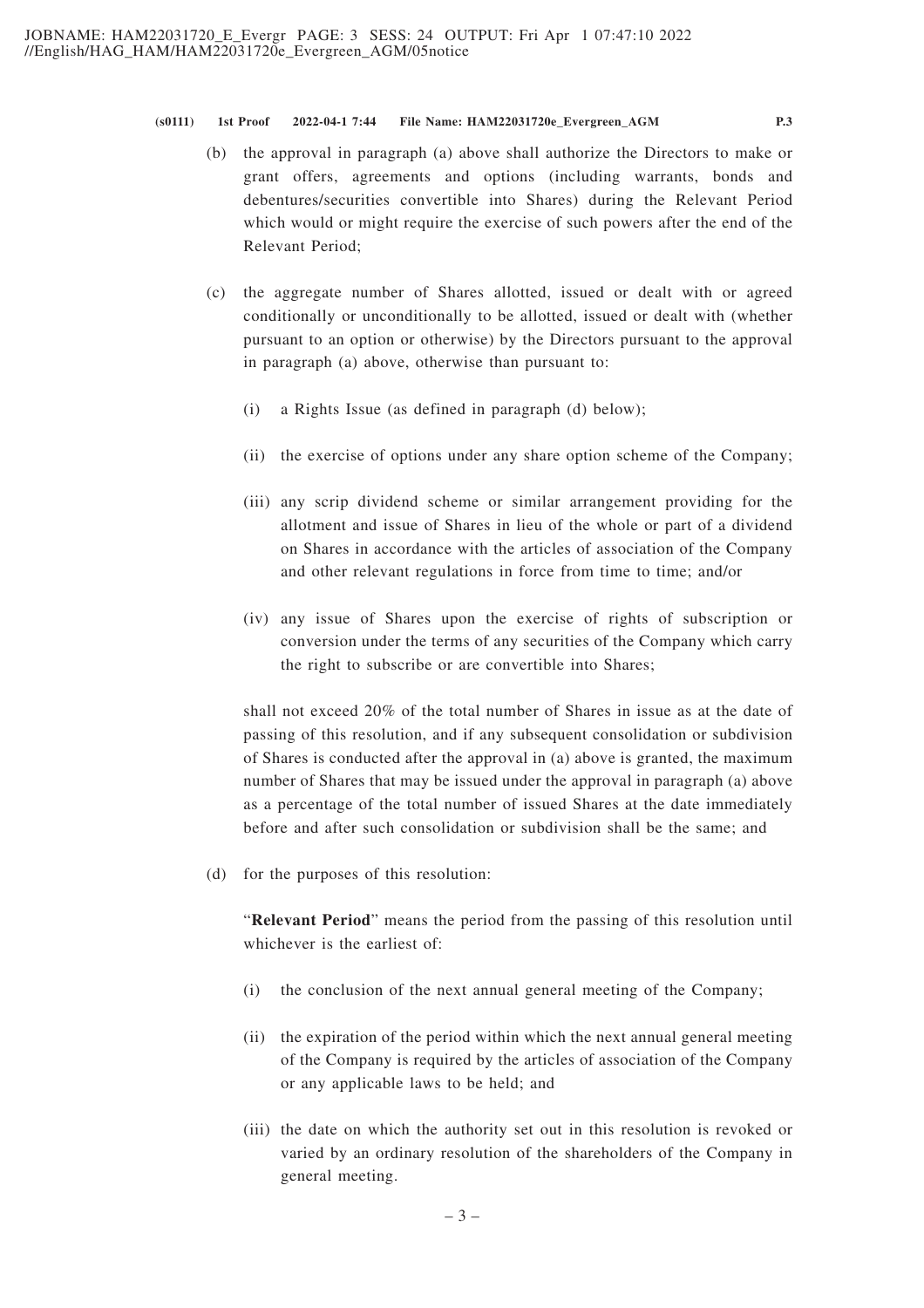"**Rights Issue**" means an offer of Shares or offer or issue of warrants, options or other securities giving rights to subscribe for Shares open for a period fixed by the Directors to holders of Shares or any class thereof whose names appear on the register of members of the Company on a fixed record date in proportion to their then holdings of such Shares or class thereof as at the date (subject to such exclusions or other arrangements as the Directors may deem necessary or expedient in relation to fractional entitlements or having regard to any restrictions or obligations under the laws of, or the requirements of any recognized regulatory body or any stock exchange in, any territory applicable to the Company)."

6. "**THAT** conditional upon the passing of the resolutions numbered 4 and 5 above, the unconditional general mandate referred to in the resolution numbered 5 above be and is hereby extended by the addition to the aggregate number of Shares which may be allotted, issued or dealt with or agreed conditionally or unconditionally to be allotted, issued or dealt with by the Directors pursuant to such general mandate of the aggregate number of Shares repurchased by the Company pursuant to the mandate granted under the resolution numbered 4 above, provided that such amount shall not exceed 10% of the total number of Shares in issue as at the date of passing of this resolution (subject to adjustment in the case of any consolidation or subdivision of shares of the Company after the date of passing of this resolution)."

> By Order of the Board **Evergreen Products Group Limited Chang Yoe Chong Felix** *Chairman, Chief Executive Officer and Executive Director*

Hong Kong, 7 April 2022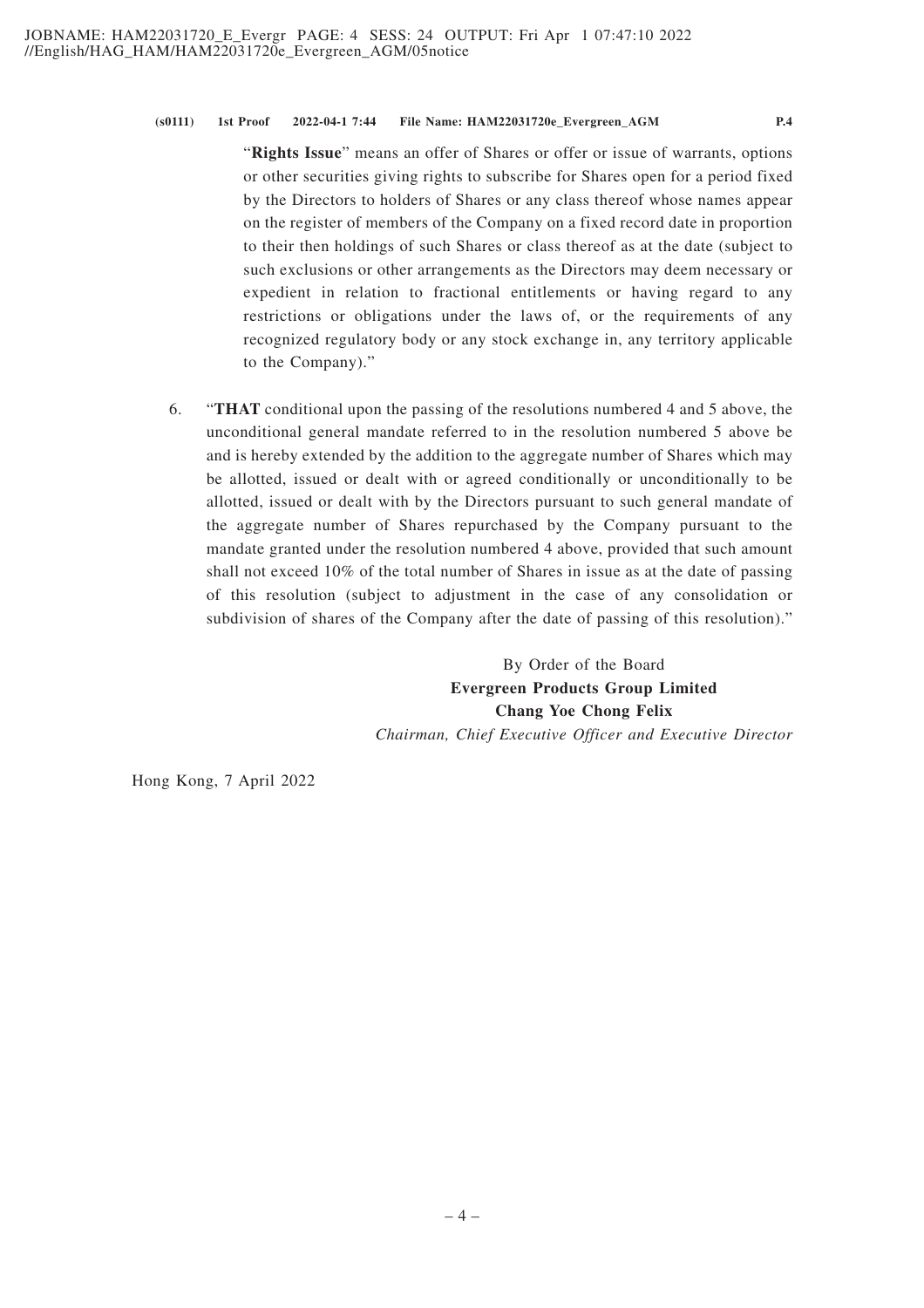*Notes:*

- 1. All resolutions at the meeting will be taken by poll (except where the chairman decides to allow a resolution relating to a procedural or administrative matter to be voted on by a show of hands) pursuant to the Listing Rules. The results of the poll will be published on the websites of the Stock Exchange and the Company in accordance with the Listing Rules.
- 2. Any shareholder of the Company entitled to attend and vote at the above meeting is entitled to appoint another person as his proxy to attend and vote instead of him. A shareholder who is the holder of two or more shares may appoint more than one proxy to represent him and vote on his behalf at the above meeting. A proxy need not be a shareholder of the Company. If more than one proxy is appointed, the number of shares in respect of which each such proxy so appointed must be specified in the relevant form of proxy.
- 3. In order to be valid, the form of proxy together with the power of attorney or other authority, if any, under which it is signed or a certified copy of that power of attorney or authority, must be deposited at the Company's branch share registrar in Hong Kong, Tricor Investor Services Limited, at Level 54, Hopewell Centre, 183 Queen's Road East, Hong Kong, not less than 48 hours before the time appointed for the above meeting (i.e. not later than 3:00 p.m. on Wednesday, 4 May 2022 (Hong Kong time)) or the adjourned meeting (as the case may be). Delivery of the form of proxy shall not preclude a shareholder of the Company from attending and voting in person at the meeting and, in such event, the instrument appointing a proxy shall be deemed to be revoked.
- 4. For determining shareholders' entitlement to attend and vote at the above meeting, the register of members of the Company will be closed from Tuesday, 3 May 2022 to Friday, 6 May 2022, both dates inclusive, during which period no transfer of shares will be registered. In order to be eligible to attend and vote at the meeting, all transfer of Shares accompanied by the relevant share certificates must be lodged with the Company's branch share registrar in Hong Kong, Tricor Investor Services Limited, at Level 54, Hopewell Centre, 183 Queen's Road East, Hong Kong, for registration not later than 4:30 p.m. on Friday, 29 April 2022.

In the event that the meeting is adjourned to a date later than Friday, 6 May 2022 due to bad weather conditions or other reasons, the period of closure of the register of members of the Company for determination of shareholders' entitlement to attend and vote at the above meeting will remain the same as stated above.

- 5. A circular containing further details concerning resolutions numbered 2, 4, 5 and 6 set out in the above notice will be sent to all shareholders of the Company together with the annual report of the Company for the year ended 31 December 2021.
- 6. If a black rainstorm warning or a tropical cyclone warning signal number 8 or above is hoisted at any time between 1:00 p.m. to 3:00 p.m. on Friday, 6 May 2022, the meeting will be automatically postponed to a later date. When the date, time and location of the rescheduled meeting has been fixed, the Company will post a further announcement on the websites of the Stock Exchange and the Company to notify Shareholders of the date, time and location of the rescheduled meeting.

Shareholders of the Company should make their own decision as to whether they would attend the meeting under bad weather conditions bearing in mind their own situation and if they should choose to do so, they are advised to exercise care and caution.

#### 7. SPECIAL ARRANGEMENTS FOR THE ANNUAL GENERAL MEETING

The Company will adopt the following special arrangements at the annual general meeting of the Company (the "**Annual General Meeting**") for public health and safety:

- (a) The Annual General Meeting will be held with the minimum number of persons present as is required under the articles of association of the Company to form a quorate meeting, together with a limited number of other attendees to ensure the proper conduct of the meeting. The quorum will be formed by the senior management members and/or senior staff members of the Company who are Shareholders and/or their proxies to maintain an internal grouping and minimise the continuing risks posed by the COVID-19 pandemic at the Annual General Meeting. No other shareholder, proxy or corporate representative should attend the Annual General Meeting in person in light of the continuing risks posed by the COVID-19 pandemic. Any other person who attempts to do so will be excluded and will not be permitted entry to the venue of the annual general meeting.
- (b) There will be no distribution of gifts and no refreshments will be served at the Annual General Meeting.
- (c) All resolutions at the Annual General Meeting will be decided on a poll. Shareholders will still be able to vote by doing so in advance of the Annual General Meeting by proxy. If a shareholder (other than those who are required to attend the Annual General Meeting physically to form a quorate meeting) wishes to vote on any resolution at the Annual General Meeting, he/she/it must appoint the Chairman of the Annual General Meeting as his/her/its proxy to exercise his/her/its right to vote at the Annual General Meeting in accordance with his/her/its instructions.